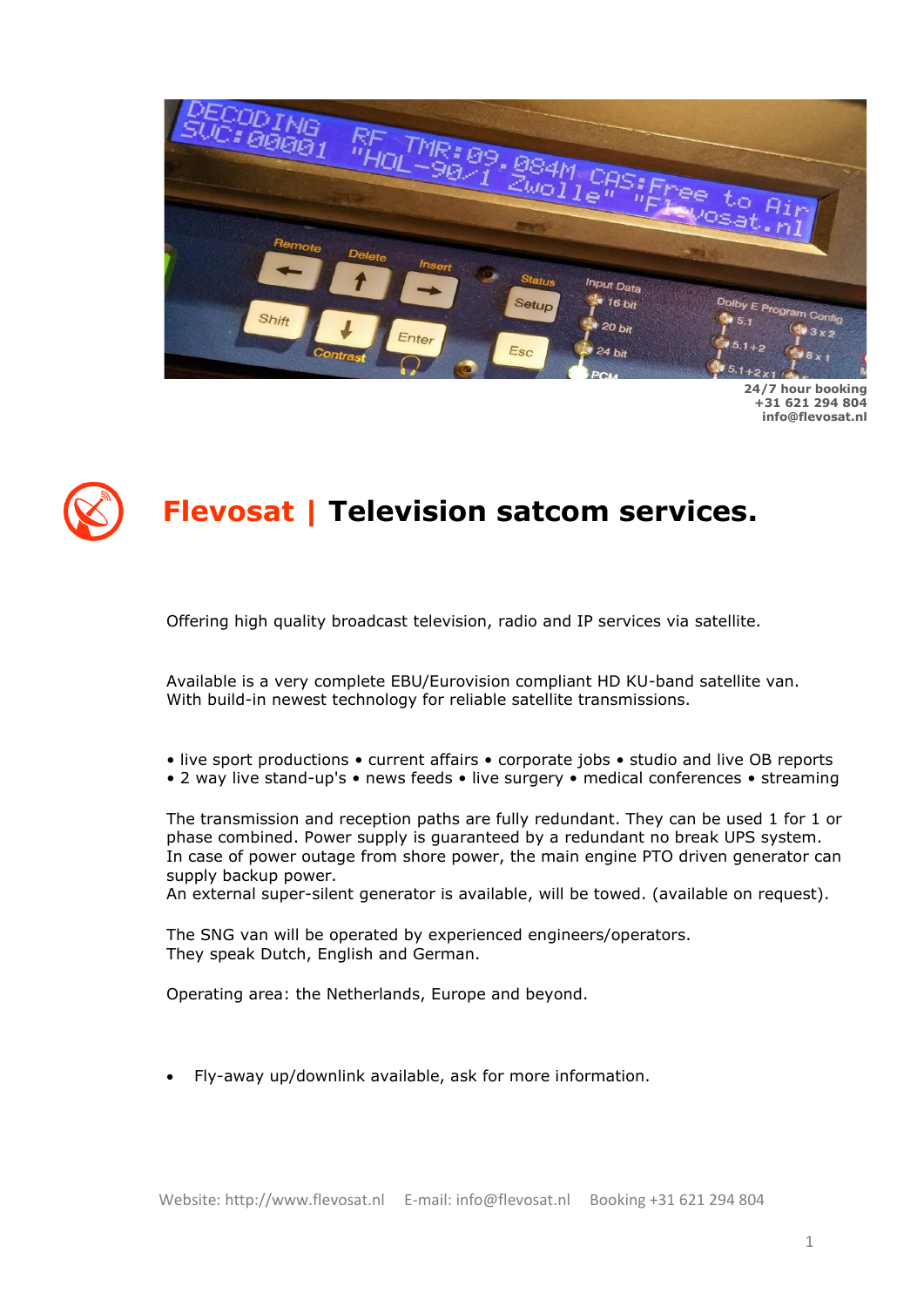# **Technical Specifications / On board equipment**

# **MPEG-4 HD-SNG | EBU (Eurovision) compliant**

 **<sup>1</sup> March '<sup>22</sup>**

Prepared for  $1+1$  (redundant)  $2+0$  (dual path) or  $2+1$  (redundant dual path)

#### **Details:**

Eutelsat, Intelsat/Thor/10-02, SES/Astra/NSS/New-Skies/Sirius and Hispasat registrations. Station ID Eutelsat: **HOL-090 |** Station ID SES: **HOL-048**

- 4 wire/ IFB1: +31 6 57853422 KPN network
- 4 wire/ IFB2: +31 6 15558412 Vodafone network

#### **Vehicle information:**

Volkswagen Crafter. License plate/ registration number: VK-681-J Length: 6.2 meter, Width: 2.3 meter, Height 3,35 meter, Weight: 3,5 tons Tow bar for trailer, maximum tow weight 1500 Kg, Hydraulic heavy duty jacks, front and rear, auto-leveling. The vehicle is no subject to a speed limiter. Rear axle with air suspension and level control. Diesel engine, conforms to latest 2015 emission EURO-5

# **Mains, power and air conditioning:**

Connection to grid: 32 Ampère 3 phase 5 pin male RED CEE-Form. Load  $+/-$  8 KVA  $*$  "without charging the UPS batteries". Maximum distance to grid power: 90 meter with onboard cables. No break UPS: 2 units, a total of 8 KVA divided over 2 chains. P.T.O. main engine driven onboard generator max. load: 14,5 Kw (backup generator). 2x Dometic 3200, 2800Watt cooling per unit. Cooling and heating.

#### **Antenna:**

Vertex high gain DMK 1.5 meter, 4 ports linear KU-band antenna. Manual control, no automatic tracking. 2x 180W Stellar Ku BAND TWTA Extended KU-band TX 13.75-14.5GHz, 1-1 or phase combined Output **EIRP 70.3 dBW**

RX 10.7-12.75GHz 43.6 dBi H & V high and low band. All 4 RX ports available for reception at the same time, no switching needed.

#### **Encoders: 3** (or more)

Adtec EN-91 Mpeg-4, HD/SD Very Low/Low/normal delay, 4:2:0\_4:2:2 BISS-1/E Encryption up to 8 audio channels, Dolby E, Dolby Digital.

Adtec EN-81 Mpeg-2/4, HD/SD Low/normal delay, 4:2:0\_4:2:2 BISS-1/E Encryption up to 16 audio channels, Dolby E, Dolby Digital.

Adtec EN-100 Mpeg-4, HD/SD Low/normal delay, 4:2:0\_4:2:2 BISS-1/E Encryption up to 16 audio channels, Dolby E, Dolby Digital | 1080i & 1080p

# **Decoders – Demods/IRD's: 4** (or more)

Mediakind RX-8200, HD1080i & 1080p, Mpeg 2/Mpeg 4(H264) 4.2.0/4.2.2 RASS & BISS-/1/E/2/CA QPSK/8PSK

Mediakind RX-8200, HD1080i & 1080p, Mpeg 2/Mpeg 4(H264) 4.2.0/4.2.2 BISS-/1/E/2/CA | DVBS/DVBS2 - QPSK/8PSK/16APSK

Mediakind RX-8200, HD1080i & 1080p, Mpeg 2/Mpeg 4(H264) 4.2.0/4.2.2 BISS-/1/E/2/CA | DVBS/DVBS2/DVBSX - QPSK/8PSK/16APSK/32APSK

Adtec RD-71, HD1080i & 1080p, Mpeg 2/Mpeg 4(H264) 4.2.0/4.2.2 BISS-/1/E/ QPSK/8PSK/16APSK

1x Off-air/ Off-sat DVB-T & DVB-S2 MPEG-2/MPEG-4 HD Receiver.

#### **ASI Multiplexer:**

1 x Nevion T-VIPS CP525 ASI multiplexer/re-multiplexer. 4 ASI inputs, 2 ASI outputs.

Website: http://www.flevosat.nl E-mail: info@flevosat.nl Booking +31 621 294 804